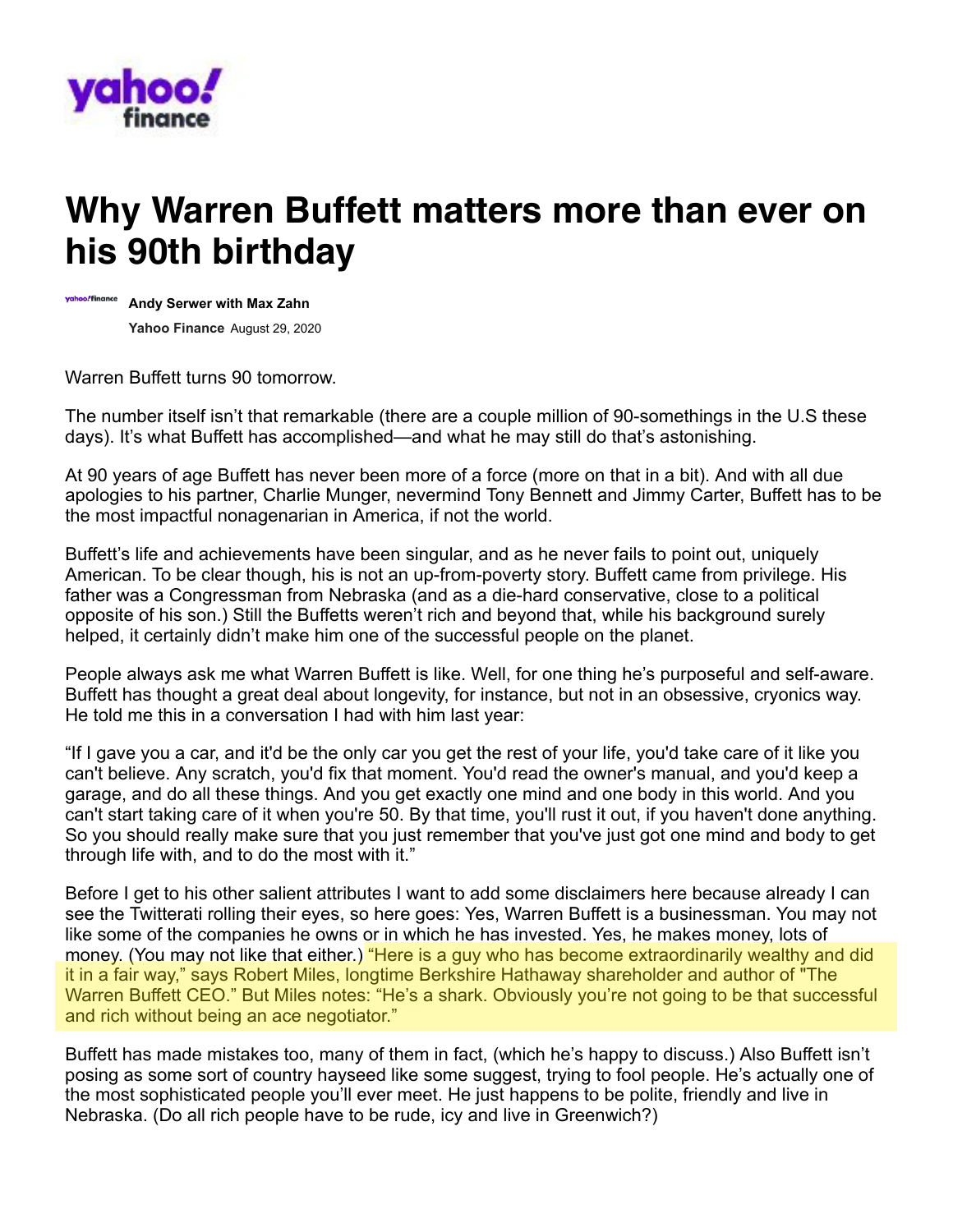Buffett's footprint is bigger than ever. He gets even more calls from CEOs, politicians and societal leaders. His market moves attract more attention—like when he sold airlines stocks or bought gold this year. Internationally he's more well known than he's ever been. "Since the financial crisis of 08-09, the luster of the U.S. financial model began to wane in China and all over the world," says Li Lu, founder and chairman of Himalaya Capital Management, a multi-billion dollar investment firm which has business ties to Berkshire Hathaway. "The example of Buffett and Berkshire on the contrary have increased their influence precisely because they point to a different way of conducting yourself. He's singled out as someone who's not typical of American ways. I don't think the current tense relationship between China and the U.S. has in any way dented his reputation."

At 90 years old, that's impact.

But even more than that, Buffett has become a paradigm for living. That's really why millions around the globe hang on his every word. Or why when you go to his annual meeting in Omaha, tens of thousands sit in stone silence for hours listening to him and Munger wax poetic. I've always felt it was like a church in there, or a cult, which it kind of is. Except in this cult the members invest in Berkshire Hathaway stock and make money—and they get to keep it!

Every person I've ever spoken to about Buffett for any period of time, talks about his effect on them.



Berkshire Hathaway CEO Warren Buffett participates in a newspaper throwing contest prior to the Berkshire annual meeting in Omaha, Nebraska May 2, 2015. REUTERS/Rick Wilking

"He's made remarkable changes in my life and me personally," says Sharon Osberg, a longtime friend who plays bridge with Buffett a couple times a week. "Having the privilege of observing his behavior in difficult situations has taught me a lot about how to do that. And I learned how to be happy." (Osberg recalls that when she first met Buffett decades ago "I got into his office, and started rolling dice on the floor. I was on hands and knees rolling dice with him.")

Li Lu says he walked into a lecture Buffett was giving years ago at Columbia University and "...was instantaneously taken by him. What he basically taught me in that course was that somebody with high moral principles and integrity can make a lot of money off the market by being wise and smart and moral," Lu says. "For many years, he and Charlie were my role models. Normally I don't take a living person as a role model, knowing how fragile human beings are. But for 25, 30 years he and Charlie never disappointed me in how to conduct business and life.**"**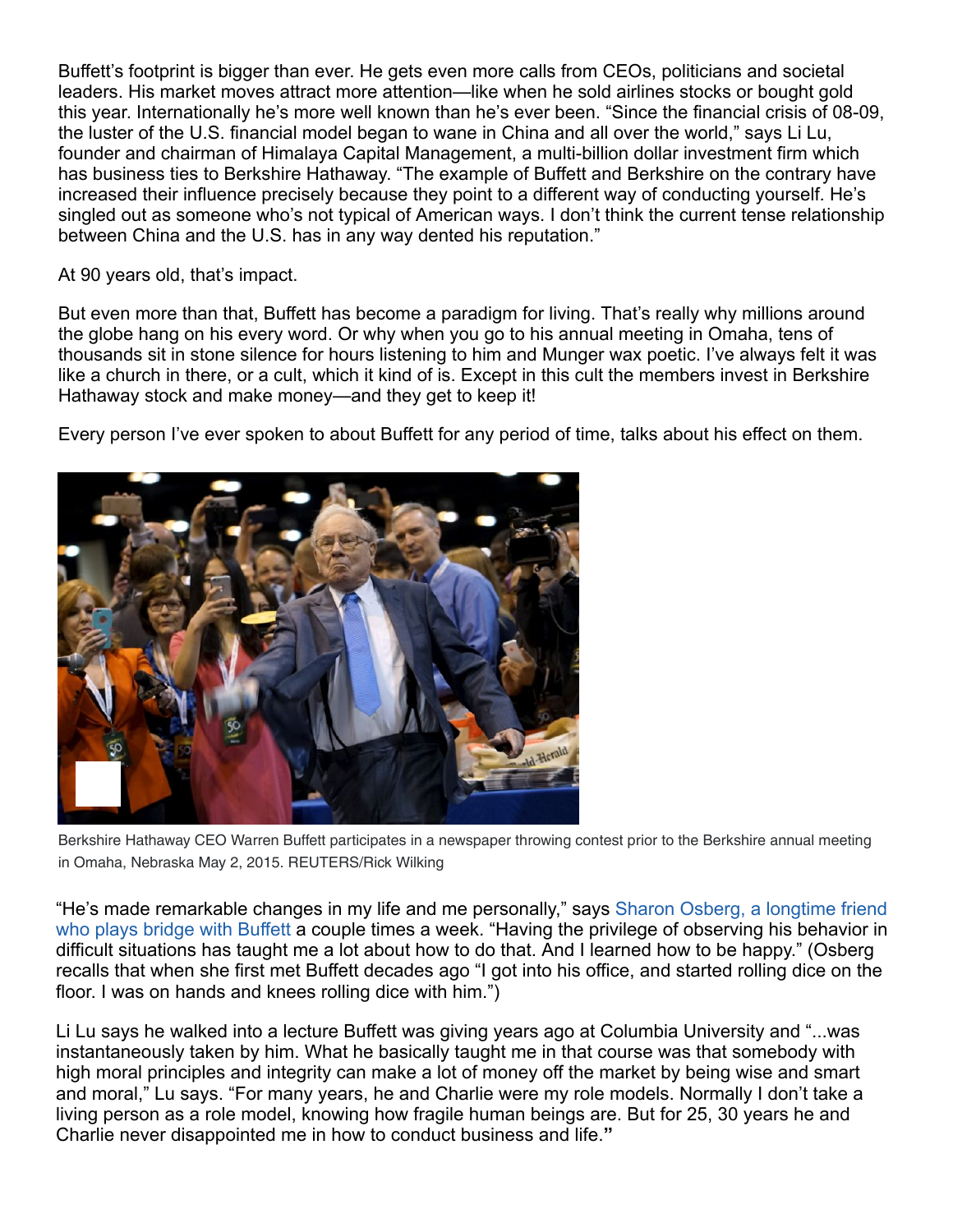Says author Miles: "He's transformed my life personally, more than anyone else in terms of modeling good behavior and having fun. He's made me a better person, made me rethink my own philanthropy, in terms of helping those who through no fault of their own were born on the wrong side of track."

"I showed up at the Berkshire meeting to learn how to become rich and make a lot of money and compound stocks at a high rate," says Wall Street hedge fund manager Whitney Tilson. "And instead, what I got was a dose of what they call worldly wisdom, about developing good habits and the importance of integrity becoming a learning machine and how to be a good spouse and all these other things that have really helped shape me second only to my parents, I suppose."

Buffett often talks about the importance of giving to your family and friends, the people you love. And he walks this talk, like when he flew to New York in June of last year to attend a 90th birthday party of his long standing pal, Carol Loomis, retired editor at Fortune, and sing a goofy song in her honor. (Now that's how to stay young.)

And there's a zillion more.

I know that's a lot of gushing testimonials. But could anyone really say the same things about Buffett's fellow mega-billionaires Bezos, Zuckerberg, Koch or Bloomberg? True, you might admire them or learn from them, but what people around the globe have received from Buffett is in another league.

Of course everyone always asks what will happen to Berkshire once Buffett finally does retire or pass on. Buffett has heard this 90 million times, and for decades. And he's been working on succession, and for decades. As my colleague Sam Ro points out, it's almost as if Buffett wants us to focus on his succession plan because it draws more attention to Berkshire, something Buffett has been unapologetically P.T. Barnumesque about.

And who's to say the torch can't be passed smoothly? Steve Jobs certainly did right by Apple when he picked Tim Cook, a point not lost on Buffett, particularly now that he owns \$120 billion of Apple stock, worth almost 25% of Berkshire's market value. Buffett's two trusted lieutenants, (Ajit) Jain and (Greg) Abel—not to be confused with Cain and Abel, or at least Berkshire shareholders hope not—are increasingly hands on and poised to lead.



Warren Buffett, CEO of Berkshire Hathaway Inc, pauses while playing bridge as part of the company annual meeting weekend in Omaha, Nebraska U.S. May 6, 2018. REUTERS/Rick Wilking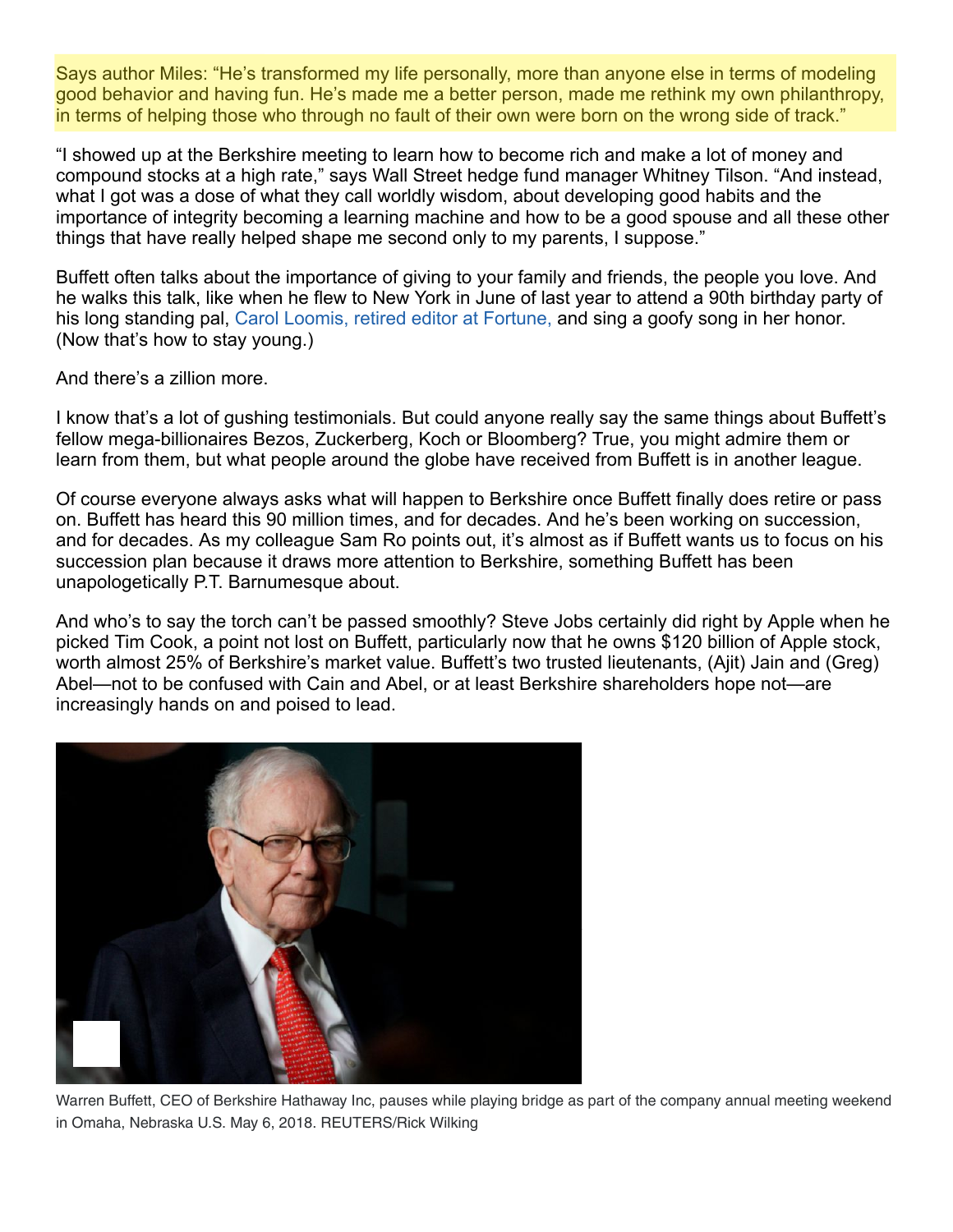"When you love your life, of course you want it to go on and on," says Laura Rittenhouse, consultant and author of "Buffett's Bites: The Essential Investor's Guide to Warren Buffett's Shareholder Letters." "But the fact that he put the succession plan into place says he has certainly confronted the inevitable."

For now and the foreseeable future (whatever that means when you're 90), Buffett is still running things, aware that he's being scrutinized in a way, well, that any 90-year-old CEO would. In fact, Osberg says she and Buffett were just talking about that.

"We had that discussion a couple nights ago. He finds it interesting that so many people are interested in his mental faculties. He totally understands," she says. "I literally told him this on Tuesday, I have not noticed a decline in him. He's slower at some things, physically the body gets slower when you're older. He walks slower, knees hurt, or whatever. He would tell you certain things he feels he's slower at mentally, but nothing important. Like remembering names, something that none of us can do anymore. It really is amazing."

A recent interview in [a nice piece by the Omaha World Herald this week,](https://omaha.com/business/local/omaha-s-megabillionaire-down-the-street-warren-buffett-set-to-celebrate-his-90th-birthday/article_52ccc925-378c-5094-8a1f-b57b3d3fb8bc.html) noted longevity is in Buffett's family's genes. His mother lived to be 92, and his sister Doris who died this month was also 92. Baby sister Bertie, whom Buffett said he will be visiting next month, is 86. "'My dad is going to outlive us all, and I'm not kidding,' said his daughter Susie Buffett in the article. 'I'll bet a lot of money he will get to 100.'" (If Buffett did, he'd be bucking the odds of course.)



forecasts, as earnings from insurance underwriting declined and bad weather disrupted shipping at its BNSF Railway unit. REUTERS/ Rick Wilking (UNITED STATES - Tags: BUSINESS TPX IMAGES OF THE DAY) Berkshire Hathaway CEO Warren Buffett bites into an ice cream during a trade show at the company's annual meeting in Omaha, Nebraska May 3, 2014. Warren Buffett's Berkshire Hathaway Inc on Friday said quarterly profit declined 4 percent, falling short of analyst

And famously Buffett eats like a first-grader, which he explained to me a couple of years ago: "I actually eat exactly what I like to eat. If I liked it on my sixth birthday—on my sixth birthday party, when we had hot dogs, and hamburgers, and Coke, and ice cream with chocolate—I still like it. And I don't care about anything, subsequently. I discovered it all by the time I was six. And if somebody offered me a deal when I was 20, and said, you're going to live one year longer—instead of living to 88, you'll live to 89, or whatever it may be—if you eat nothing but broccoli, and Brussels sprouts, and onions, and all these things, take the last year off. It probably won't be that good anyway. So I eat what I like to eat. I'm not venturesome, in that area."